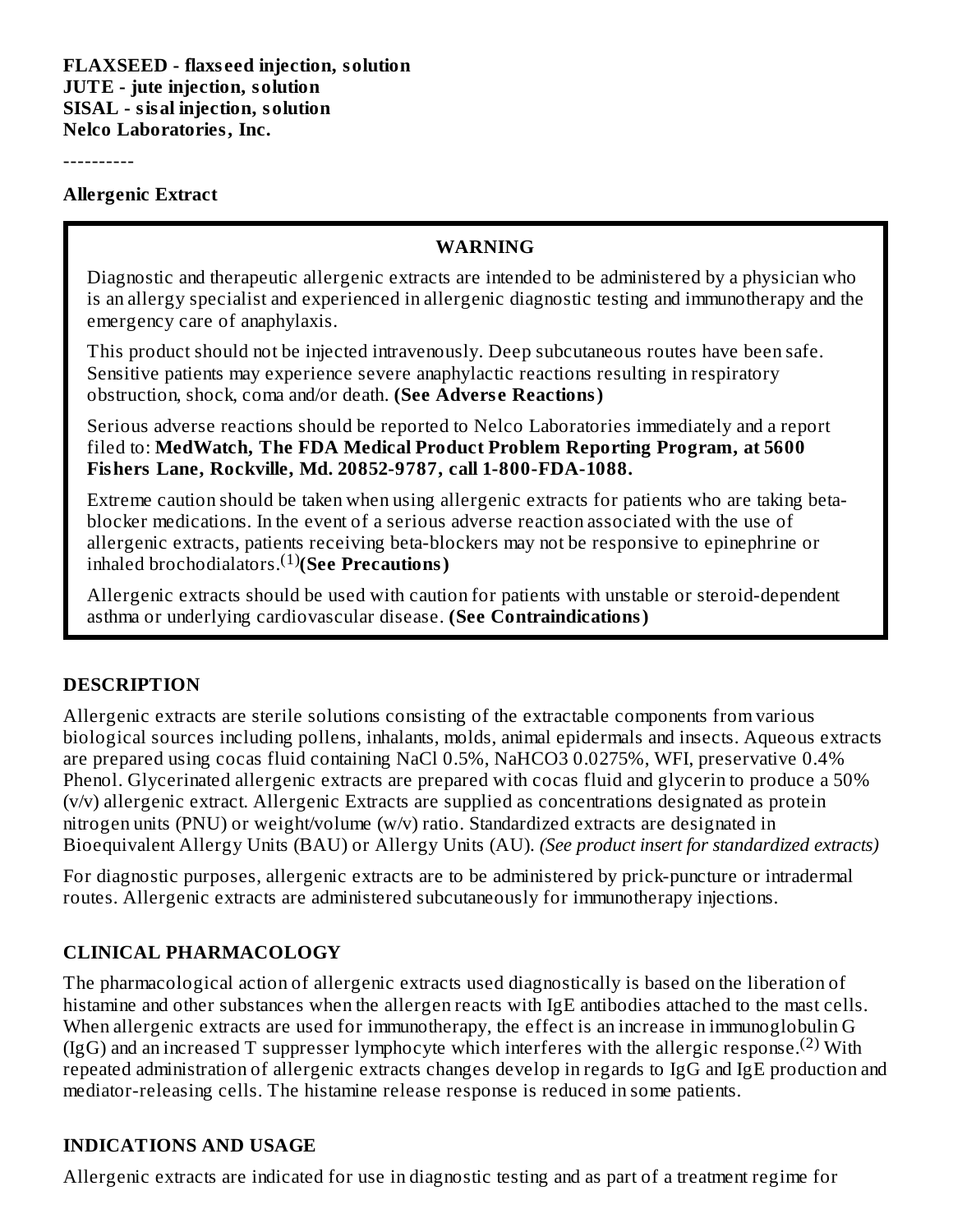allergic disease, as established by allergy history and skin test reactivity.

Allergenic extracts are indicated for the treatment of allergen specific allergic disease for use as hyposensitization or immunotherapy when avoidance of specific allergens can not be attained. The use of allergenic extracts for therapeutic purpose has been established by well-controlled clinical studies. Allergenic extracts may be used as adjunctive therapy along with pharmacotherapy which includes antihistamines, corticosteroids, and cromoglycate, and avoidance measures. Allergenic extracts for therapeutic use should be given using only the allergen selection to which the patient is allergic, has a history of exposure and are likely to be exposed to again.

## **CONTRAINDICATIONS**

Allergenic extracts should not be used if the patient has asthma, cardiovascular disease, emphysema, diabetes, bleeding diathesis or pregnancy, unless a specific diagnosis of type 1 allergic disease is made based on skin testing and the benefits of treatment outweigh the risks of an adverse reaction during testing or treatment. Allergenic extracts are not indicated for use in patients who are not clinically allergic or who are not skin reactive to an allergen. Allergenic extracts should be discontinued or the concentration of potency substantially reduced in patients who experience unacceptable adverse reactions.

# **WARNINGS**

# **DO NOT INJECT INTRAVENOUSLY.**

# **Epinephrine 1:1000 should be available.**

Concentrated extracts must be diluted with sterile diluent prior to first use on a patient for treatment or intradermal testing. All concentrates of glycerinated allergenic extracts have the ability to cause serious local and systemic reactions including death in sensitive patients. Sensitive patients may experience severe anaphylactic reactions resulting in respiratory obstruction, shock, coma and /or death.<sup>(4)</sup>(See *Adverse Reactions)* An allergenic extract should be temporarily withheld from patients or the dose of the extract adjusted downward if any of the following conditions exist: (1) Severe symptoms of rhinitis and/or asthma (2) Infections or flu accompanied by fever and (3) Exposure to excessive amounts of clinically relevant allergen prior to a scheduled injection. When switching patients to a new lot of the same extract the initial dose should be reduced 3/4 so that 25% of previous dose is administered.

# **PRECAUTIONS**

**GENERAL: Epinephrine 1:1000 should be available as well as personnel trained in administering emergency treatment.** Allergenic Extracts are not intended for intravenous injections. For safe and effective use of allergenic extracts, sterile diluents, sterile vials, sterile syringes should be used and aseptic precautions observed when making a dilution and/or administering the allergenic extract injection. A sterile tuberculin syringe graduated in 0.1 ml units to measure each dose for the prescribed dilution should be used. To reduce the risk of an occurrence of adverse reactions, begin with a careful personal history plus a physical exam. Confirm your findings with scratch or intradermal skin testing.

Standardized extracts are those labeled in AU/ml units or BAU/ml units. Standardized extracts are not interchangeable with extracts previously labeled as wt/vol or PNU/ml. Before administering a standardized extract, read the accompanying insert contained with standardized extracts.

**Information for Patients:** All concentrates of allergenic extracts have the ability to cause serious local and systemic reactions including death in sensitive patients. Patients should be informed of this risk prior to skin testing and immunotherapy. Patients should be instructed to recognize adverse reaction symptoms that may occur and to report all adverse reactions to a physician. Patients should be instructed to remain in the office for 30 minutes during testing using allergenic extracts and at least 30 minutes after therapeutic injections using allergenic extracts.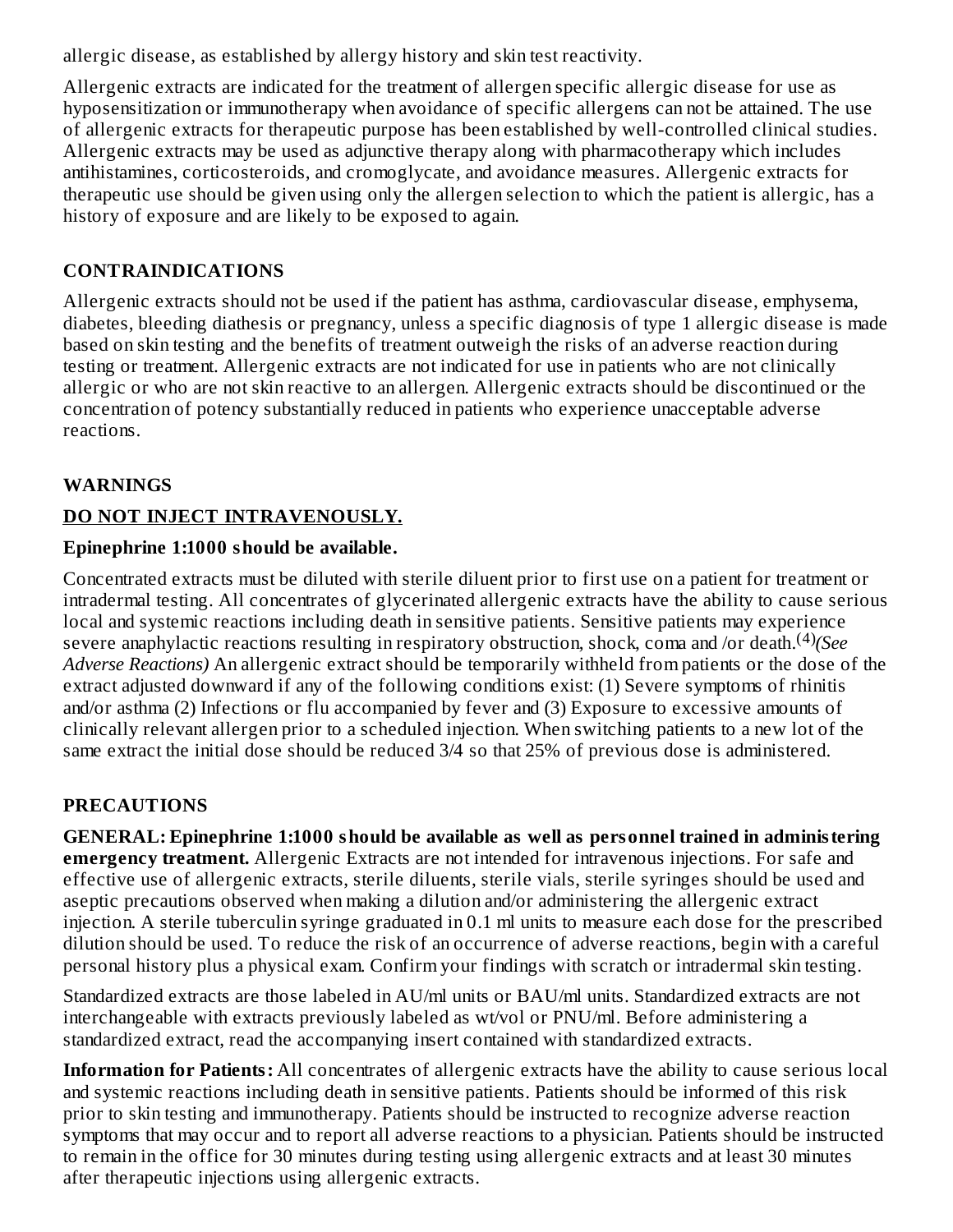**DRUG INTERACTIONS:** Some drugs may affect the reactivity of the skin; patients should be instructed to avoid medications, particularly antihistamines and sympathomimetic drugs, for at least 24 hours prior to skin testing. Antihistamines and Hydroxyzine can significantly inhibit the immediate skin test reactions as they tend to neutralize or antagonize the action of histamine.<sup>(3)</sup> This effect has been primarily documented when testing was performed within 1 to 2 hours after drug ingestion. Partial inhibition of the skin test reaction had been observed for longer periods. Epinephrine injection inhibits the immediate skin test reactions for several hours. Patients on delayed absorption antihistamine tablets should be free of such medication for 48 hours before testing. Patients using Astemizole (Hismanal) may experience prolonged suppression and should be free from such medication for up to 6 to 8 weeks prior to testing. Refer to package insert from an applicable long acting antihistamine manufacturer for additional information.

Extreme caution should be taken when using allergenic extracts on patients who are taking betablockers. Patients on non-selective beta blockers may be more reactive to allergens given for testing or treatment and may be unresponsive to the usual doses of epinephrine used to treat allergic reactions.

## **Carcinogenesis, mutagenesis, impairment of fertility:**

Long term studies in animals have not been conducted with allergenic extracts to determine their potential carcinogenicity, mutagenicity or impairment of fertility.

**Pregnancy: Category C:** Animal reproduction studies have not been conducted with Allergenic Extracts. It is not known whether allergenic extracts can cause fetal harm when administered to pregnant women or can affect reproduction capacity. Allergenic extracts should be given to pregnant women only if clearly needed.

**Nursing Mothers:** It is not known whether this drug appears in human milk. Because many drugs are detected in human milk, caution should be exercised when Allergenic Extracts are administered to a nursing woman. There are no current studies on extract components in human milk, or their effect on the nursing infant.

**Pediatric Use:** Allergenic extracts have been used in children over two years of age.<sup>(5)</sup>

# **ADVERSE REACTIONS**

Adverse systemic reactions usually occur within minutes and consist primarily of allergic symptoms such as: generalized skin erythema, urticaria, pruritus, angioedema, rhinitis, wheezing, laryngeal edema, itching of nose and throat, breathlessness, dyspnea, coughing, hypotension and marked perspiration. Less commonly, nausea, emesis, abdominal cramps, diarrhea and uterine contractions may occur. Severe reactions may cause anaphylaxis or shock and loss of consciousness and rarely death.

The treatment of systemic allergic reactions is dependent upon the system complex. Antihistamines may offer relief of recurrent urticaria, associated skin reactions and gastrointestinal symptoms. Corticosteroids may provide benefit if symptoms are prolonged or recurrent. **(See Overdos e s ection)**

Local Reactions consisting of erythema, itching, swelling tenderness and sometimes pain may occur at the injection site. These reactions may appear within a few minutes to hours and persist for several days. Local cold applications and oral antihistamines may be effective treatment. For marked and prolonged local reactions the use of antihistamines or anti-inflammatory medications may be dictated. **Serious adverse reactions** should be reported to Nelco Laboratories immediately and a report can be filed to: **MedWatch, The FDA Medical Product Problem Reporting Program, at 5600 Fishers Lane, Rockville, MD 20852-9787, call 1-800-FDA-1088.**

# **OVERDOSAGE**

Overdose can cause both local and systemic reactions. An overdose may be prevented by careful observation and questioning of the patient about the previous injection.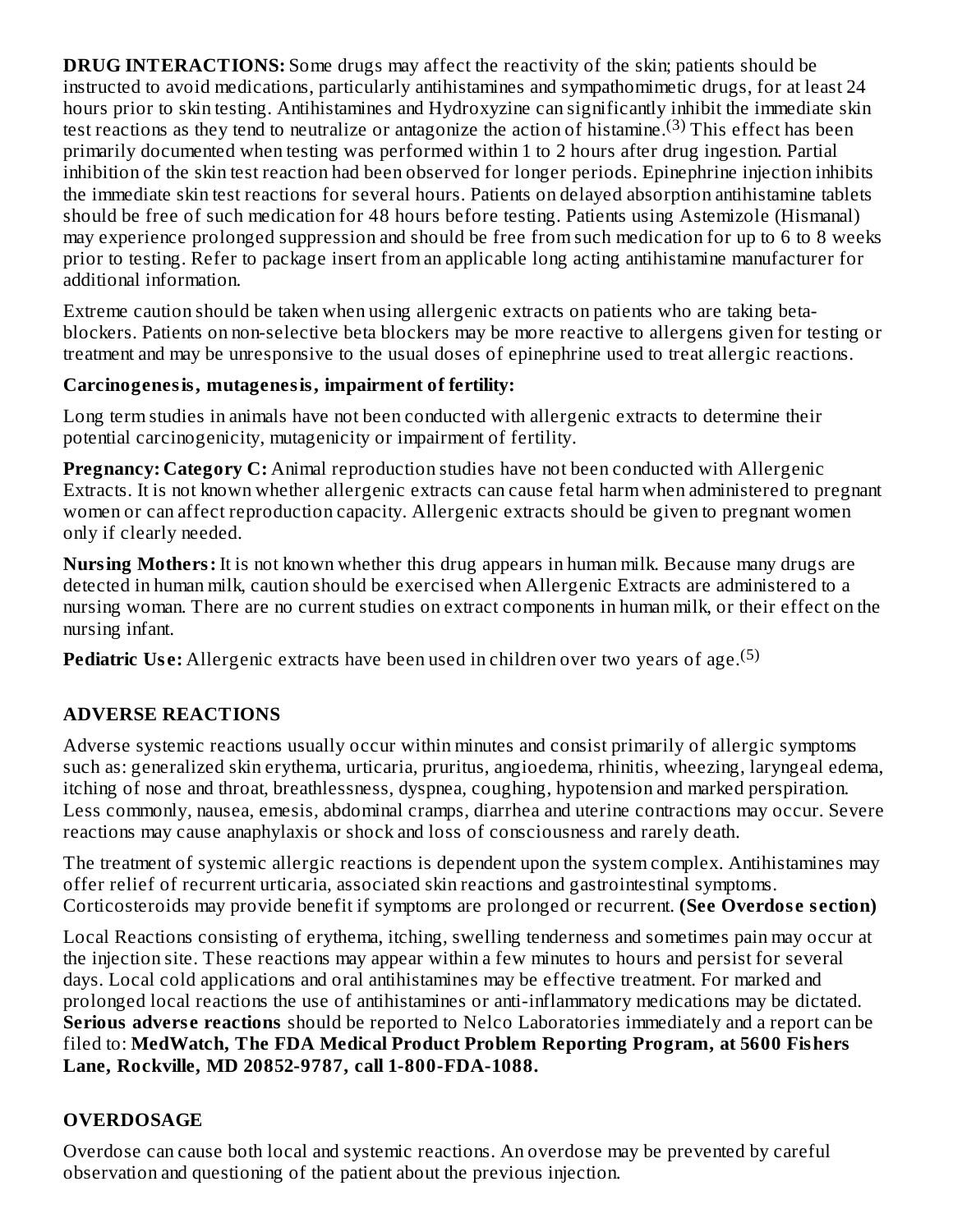If systemic or anaphylactic reaction, does occur, apply a tourniquet above the site of injection and inject intramuscularly or subcutaneously 0.3 to 0.5ml of 1:1000 Epinephrine Hydrochloride into the opposite arm. The dose may be repeated in 5-10 minutes if necessary. Loosen the tourniquet at least every 10 minutes. The Epinephrine Hydrochloride 1:1000 dose for infants to 2 years is 0.05 to 0.1 ml, for children 2 to 6 years it is 0.15 ml, for children 6-12 years it is 0.2 ml.

Patients unresponsive to Epinephrine may be treated with Theophylline. Studies on asthmatic subjects reveal that plasma concentrations of Theophylline of 5 to 20 µg/ml are associated with therapeutic effects. Toxicity is particularly apparent at concentrations greater than 20 µg/ml. A loading dose of Aminophylline of 5.8 mg/kg intravenously followed by 0.9 mg/kg per hour results in plasma concentrations of approximately 10 µg/ml for patients not previously receiving theophylline. (Mitenko and Ogilive, Nicholoson and Chick,1973)

Other beta-adrenergic drugs such as Isoproterenol, Isoetharine, or Albuterol may be used by inhalation. The usual dose to relieve broncho-constriction in asthma is 0.5 ml of the 0.5% solution for Isoproterenol HCl. The Albuterol inhaler delivers approximately 90 mcg of Albuterol from the mouthpiece. The usual dosage for adults and children would be two inhalations repeated every 4-6 hours. Isoetharine supplied in the Bronkometer unit delivers approximately 340 mcg Isoetharine. The average dose is one to two inhalations. Respiratory obstruction not responding to parenteral or inhaled bronchodilators may require oxygen, intubation and the use of life support systems.

# **DOSAGE AND ADMINISTRATION**

## **General Precautions**

Parenteral drug products should be inspected visually for particulate matter and discoloration prior to administration whenever solution and container permits.

The dosage of allergenic extracts is dependent upon the purpose of the administration. Allergenic extracts can be administered for diagnostic use or for therapeutic use.

When allergenic extracts are administered for diagnostic use, the dosage is dependent upon the method used. Two methods commonly used are scratch testing and intradermal testing. Both types of tests result in a wheal and flare response at the site of the test which usually develops rapidly and may be read in 20-30 minutes.

#### **Diagnostic Us e: Scratch Testing Method**

Scratch testing is considered a simple and safe method although less sensitive than the intradermal test. Scratch testing can be used to determine the degree of sensitivity to a suspected allergen before using the intradermal test. This combination lessens the severity of response to an allergen which can occur in a very sensitive patient.

The most satisfactory testing site is the patient's back or volar surface of the arms from the axilla to 2.5 or 5cm above the wrist, skipping the anti-cubital space. If using the back as a testing site, the most satisfactory area are from the posterior axillary fold to 2.5 cm from the spinal column, and from the top of the scapula to the lower rib margins.

Allergenic extracts for diagnostic use are to be administered in the following manner: To scratch surface of skin, use a circular scarifier. **Do not draw blood.** Tests sites should be 4 cm apart to allow for wheal and flare reaction. 1-30 scratch tests may be done at a time. A separate sterile scratch instrument is to be used on each patient to prevent transmission of homologous serum hepatitis or other infectious agents from one patient to another.

The recommended usual dosage for Scratch testing is one drop of allergen applied to each scratch site. **Do not let dropper touch skin.** Always apply a control scratch with each test set. Sterile Diluent (for a negative control) is used in exactly the same way as an active test extract. Histamine may be used as a positive control. Scratch or prick test sites should be examined at 15 and 30 minutes. To prevent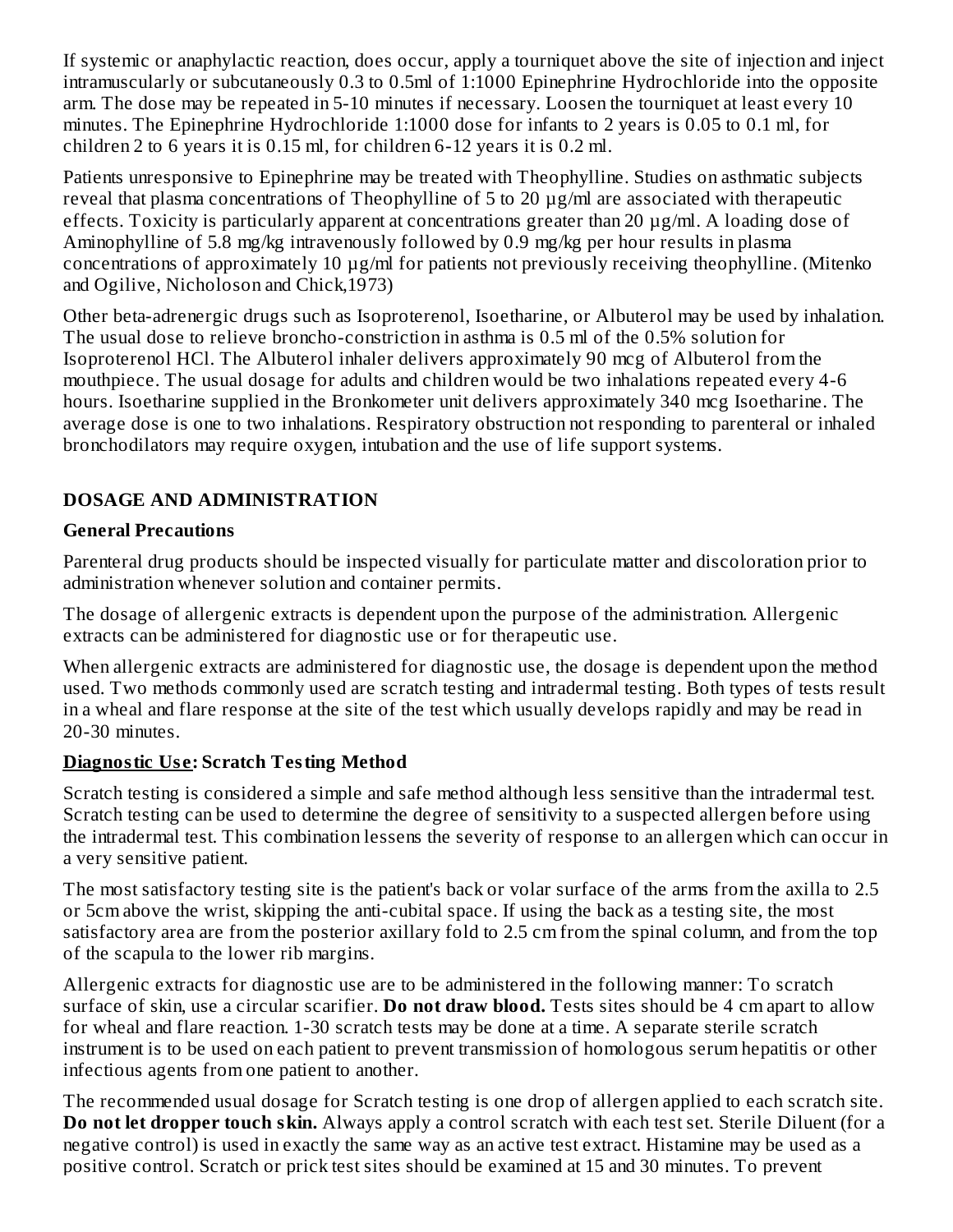excessive absorption, wipe off antigens producing large reactions as soon as the wheal appears. Record the size of the reaction.

#### **Interpretation of Scratch Test**

Skin tests are graded in terms of the wheal and erythema response noted at 10 to 20 minutes. Wheal and erythema size may be recorded by actual measurement as compared with positive and negative controls. A positive reaction consists of an area of erythema surrounding the scarification that is larger than the control site. For uniformity in reporting reactions, the following system is recommended.  $\mathcal{F}^{(6)}$ 

| <b>REACTION</b>  | <b>SYMBOL</b> | <b>CRITERIA</b>                                                                               |  |  |
|------------------|---------------|-----------------------------------------------------------------------------------------------|--|--|
| Negative         |               | No wheal. Erythema absent or<br>very slight (not more than 1<br>mm diameter).                 |  |  |
| One Plus         |               | Wheal absent or very slight<br>erythema present (not more<br>than 3 mm diameter).             |  |  |
| Two Plus         | $^{++}$       | Wheal not more than 3mm or<br>erythema not more than 5mm<br>diameter.                         |  |  |
| Three Plus       | $+++$         | Wheal between 3mm and 5mm<br>diameter, with erythema.<br>Possible pseudopodia and<br>itching. |  |  |
| <b>Four Plus</b> | $+++++$       | A larger reaction with itching<br>and pain.                                                   |  |  |

## **Diagnostic Us e:Intradermal Skin Testing Method**

Do not perform intradermal test with allergens which have evoked a 2+ or greater response to a Scratch test. Clean test area with alcohol, place sites 5 cm apart using separate sterile tuberculin syringe and a 25 gauge needle for each allergen. Insert needle tip, bevel up, into intracutaneous space. Avoid injecting into blood vessel, pull back gently on syringe plunger, if blood enters syringe change position of needle. The recommended dosage and range for intradermal testing is 0.05 ml of not more than 100 pnu/ml or 1:1000 w/v (only if puncture test is negative) of allergenic extract. Inject slowly until a small bleb is raised. It is important to make each bleb the same size.

## **Interpretation of Intradermal Test:**

The patient's reaction is graded on the basis of size of wheal and flare as compared to control. Use 0.05 ml sterile diluent as a negative control to give accurate interpretation. The tests may be accurately interpreted only when the saline control site has shown a negative response. Observe patient for at least 30 minutes. Tests can be read in 15-20 minutes. Edema, erythema and presence of pseudopods, pain and itching may be observed in 4 plus reactions. For uniformity in reporting reactions the following system is recommended. (6)

| <b>REACTION</b> | <b>SYMBOL</b> | <b>CRITERIA</b>                                                                                       |
|-----------------|---------------|-------------------------------------------------------------------------------------------------------|
| Negative        |               | No increase in size of bleb<br>since injection. No erythema.                                          |
| One Plus        |               | An increase in size of bleb to<br>a wheal not more than 5mm<br>diameter, with associated<br>erythema. |
|                 |               |                                                                                                       |

Wheal between 5mm and 8mm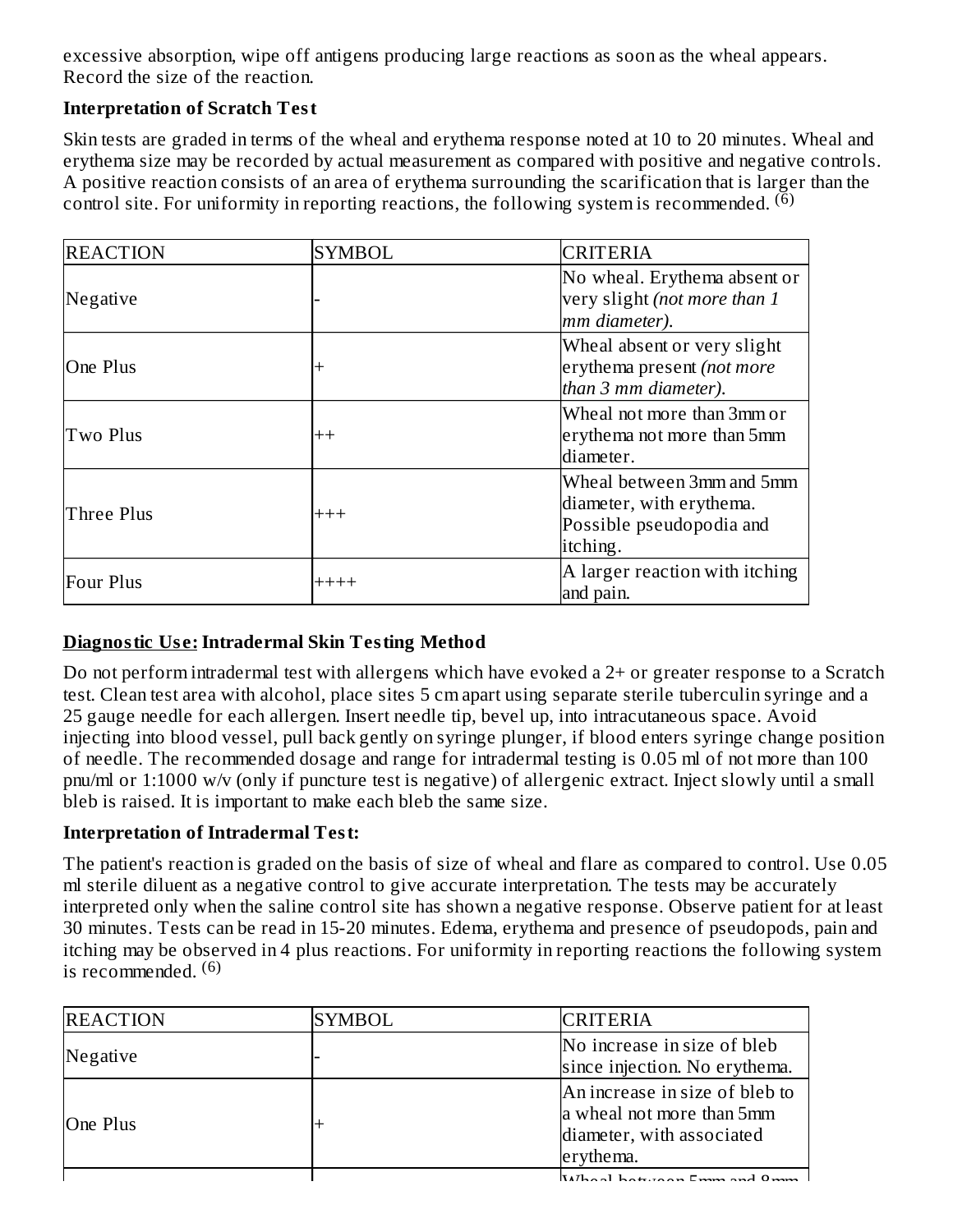| Two Plus   | $++$    | whear between billin and online<br>diameter with erythema.                                                             |
|------------|---------|------------------------------------------------------------------------------------------------------------------------|
| Three Plus | $+++$   | Wheal between 8mm and 12mm<br>diameter with erythema and<br>possible pseudopodia and<br>itching or pain.               |
| Four Plus  | $+++++$ | Any larger reaction with itch<br>and pain, and possible diffuse<br>blush of the skin surrounding<br>the reaction area. |

#### **Therapeutic Us e: Recommended dosage & range**

Check the listed ingredients to verify that it matches the prescription ordered. When using a prescription set, verify the patient's name and the ingredients listed with the prescription order. Assess the patient's physical and emotional status prior to giving as injection. Do not give injections to patients who are in acute distress. **Parenteral drug products should be inspected visually for particulate matter and dis coloration prior to administration, whenever solution and container permit.**

Dosage of allergenic extracts is a highly individualized matter and varies according to the degree of sensitivity of the patient, his clinical response and tolerance to the extract administered during the early phases of an injection regimen. The dosage must be reduced when transferring a patient from nonstandardized or modified extract to standardized extract. Any evidence of a local or generalized reaction requires a reduction in dosage during the initial stages of immunotherapy as well as during maintenance therapy. After therapeutic injections patients should be observed for at least 20 minutes for reaction symptoms.

## **SUGGESTED DOSAGE SCHEDULE**

The following schedule may act as a guide. **This s chedule has not been proven to be safe or effective.** Sensitive patients may begin with smaller doses of weaker solutions and the dosage increments can be less.

| <b>STRENGTH</b> | <b>DOSE</b>    | <b>VOLUME</b> |
|-----------------|----------------|---------------|
| Vial #1         | $\mathbf{1}$   | 0.05          |
| 1:100,000 w/v   | $\overline{2}$ | 0.10          |
| 10 pnu/ml       | 3              | 0.15          |
| $1$ AU/ $ml$    | $\overline{4}$ | 0.20          |
| 1 BAU/ml        | 5              | 0.30          |
|                 | 6              | 0.40          |
|                 | $\overline{7}$ | 0.50          |
| Vial #2         | 8              | 0.05          |
| $1:10,000$ w/v  | 9              | 0.10          |
| $100$ pnu/ml    | 10             | 0.15          |
| 10 AU/ml        | 11             | 0.20          |
| 10 BAU/ml       | 12             | 0.30          |
|                 | 13             | 0.40          |
|                 | 14             | 0.50          |
| Vial #3         | 15             | 0.05          |
| $1:1,000$ w/v   | 16             | 0.10          |
| $1,000$ pnu/ml  | 17             | 0.15          |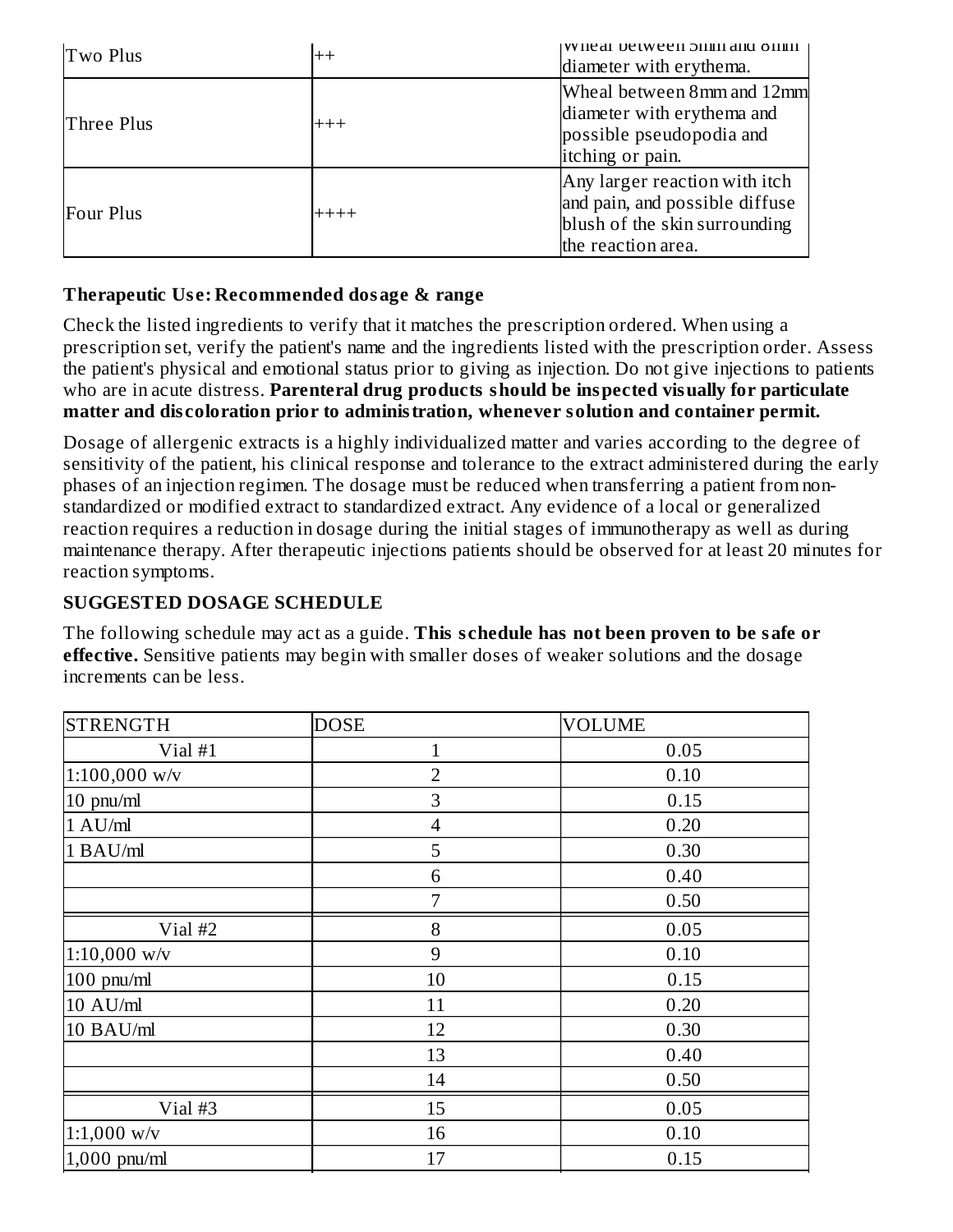| 100 AU/ml          | 18 | 0.20 |
|--------------------|----|------|
| 100 BAU/ml         | 19 | 0.30 |
|                    | 20 | 0.40 |
|                    | 21 | 0.50 |
| Vial #4            | 22 | 0.05 |
| $1:100$ w/v        | 23 | 0.07 |
| $10,000$ pnu/ml    | 24 | 0.10 |
| 1,000 AU/ml        | 25 | 0.15 |
| 1,000 BAU/ml       | 26 | 0.20 |
|                    | 27 | 0.25 |
| Maintenance Refill | 28 | 0.25 |
| $1:100$ w/v        | 29 | 0.25 |
| 10,000 pnu/ml      | 30 | 0.25 |
| 1,000 AU/ml        | 31 | 0.25 |
| 1,000 BAU/ml       | 32 | 0.25 |
| subsequent doses   | 33 | 0.25 |

#### **Preparation Instructions:**

All dilutions may be made using sterile buffered diluent. The calculation may be based on the following ratio:

*Volume desired x Concentration desired = Volume needed x Concentration available.*

Example 1: If a 1:10 w/v extract is available and it is desired to use a 1:1,000 w/v extract substitute as follows:

 $V$ *d*  $x$   $C$ *d*  $= Vn$   $x$   $C$ *a* 

*10ml x 0.001 = Vn x 0.1*

 $0.1$  *ml* = *Vn* 

Using a sterile technique, remove 0.10 ml of extract from the 1:10 vial and place it into a vial containing 9.90 ml of sterile diluent. The resulting ratio will be a 10 ml vial of 1:1,000 w/v.

Example 2: If a 10,000 pnu/ml extract is available and it is desired to use a 100 pnu/ml extract substitute as follows:

*10ml x 100 = Vn x 10,000*

*0.1 ml = Vn*

Using a sterile technique, remove 0.10 ml of extract from the 10,000 pnu/ml vial and place it into a vial containing 9.90 ml of sterile diluent. The resulting concentration will be a 10 ml vial of 100 pnu/ml.

Example 3: If a 10,000 AU/ml or BAU/ml extract is available and it is desired to use a 100 AU/ml or BAU/ml extract substitute as follows:  $Vd \times Cd = Vn \times Ca$ 

*10ml x 100 = Vn x 10,000*

*0.1 ml = Vn*

Using a sterile technique, remove 0.10 ml of extract from the 10,000 AU/ml or BAU/ml vial and place it into a vial containing 9.90 ml of sterile diluent. The resulting concentration will be 10ml vial of 100 AU/ml or BAU/ml.

**Intervals between doses:** The optimal interval between doses of allergenic extract has not been definitely established. The amount of allergenic extract is increased at each injection by not more than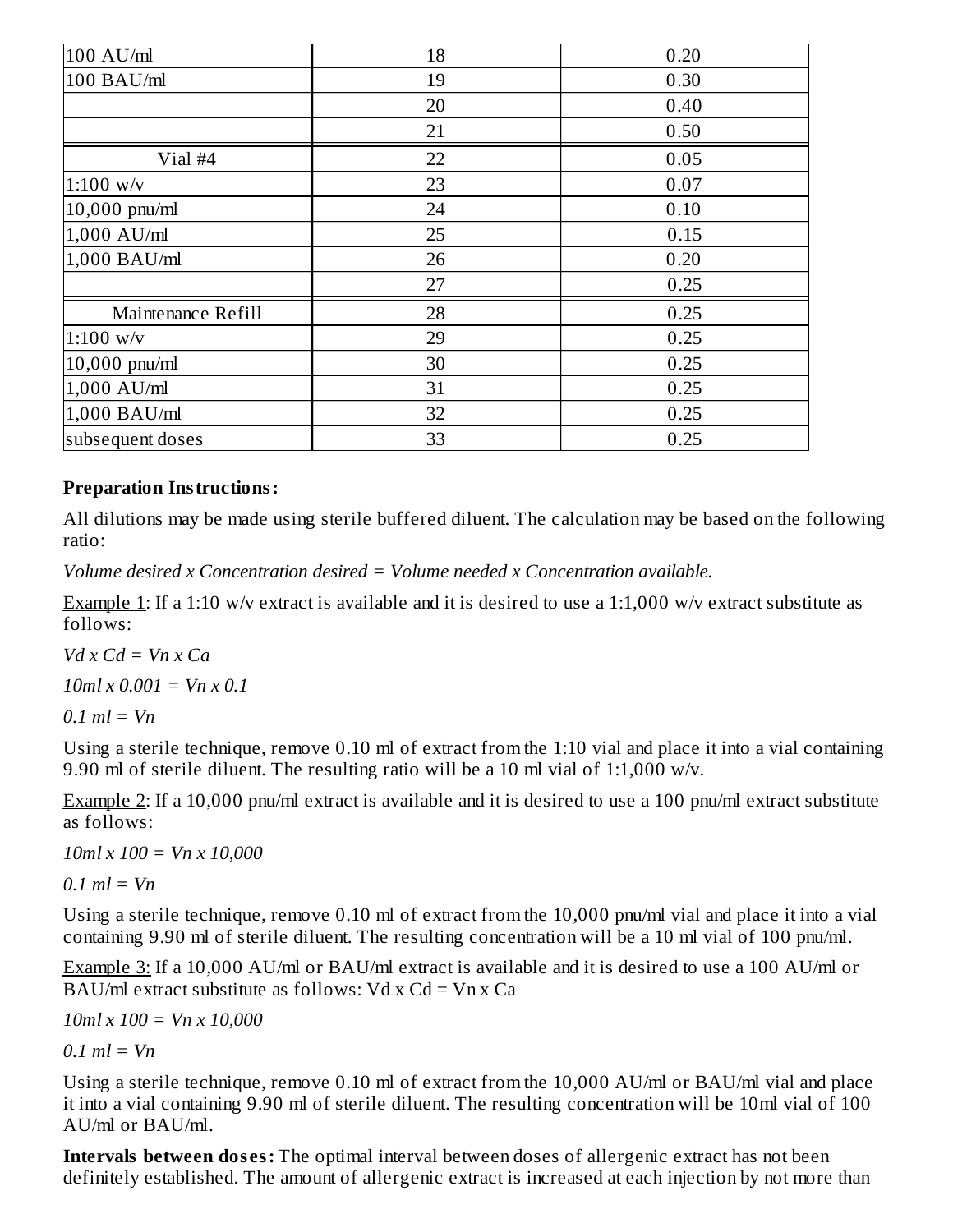50%-100% of the previous amount and the next increment is governed by the response to the last injection. There are three generally accepted methods of pollen hyposensitizing therapy.

#### 1. PRESEASONAL

Treatment starts each year 6 to 8 weeks before onset of seasonal symptoms. Maximal dose reached just before symptoms are expected. Injections discontinued during and following season until next year.

#### 2. CO-SEASONAL

Patient is first treated during season with symptoms. Low initial doses are employed to prevent worsening of condition. This is followed by an intensive schedule of therapy (i.e. injections given 2 to 3 times per week). Fewer Allergists are resorting to this Co-seasonal therapy because of the availability of more effective, symptomatic medications that allow the patient to go through a season relatively symptom free.

#### 3. PERENNIAL

Initially this is the same as pre seasonal. The allergen is administered twice weekly or weekly for about 20 injections to achieve the maximum tolerated dose. Then, maintenance therapy may be administered once a week or less frequently.

**Duration of Treatment:** The usual duration of treatment has not been established. A period of two or three years of injection therapy constitutes an average minimum course of treatment.

# **HOW SUPPLIED**

Allergenic extracts are supplied with units listed as: Weight/volume (W/V), Protein Nitrogen Units (PNU/ml), Allergy Units (AU/ml) or Bioequivalent Allergy Units (BAU/ml).

Sizes:

Diagnostic Scratch: 5 ml dropper application vials

Diagnostic Intradermal: 5 ml or 10 ml vials.

Therapeutic Allergens: 5 ml, 10 ml, 50 ml multiple dose vials.

## **STORAGE**

The expiration date of allergen extracts is listed on the container label. Store extracts upon arrival at 2<sup>°</sup> to 8°C and keep them in this range during office use.

*WARRANTY:We warrant that this product was prepared and tested according to the standards of the FDA and is true to label. Because of biological differences in individuals and because allergenic extracts* are manufactured to be potent and because we have no control over the conditions of use, we cannot and *do not warrant either a good effect or against an ill effect following use.*

## **REFERENCES**

1 Jacobs, Robert L., Geoffrey W.Rake,Jr., et.al. Potentiated Anaphylaxis in Patients with Drug-induced Beta-adrenergic Blockade. J.Allergy & Clin. Immunol., 68(2): 125-127. August 1981.

2 Ishizaka,K.: Cellular Events in the IgE Antibody Response. Adv. in Immuno. 23:50-75, 1976.

3. Lockey, R.F., Bukantz, S.C., Allergen Immunotherapy. New York,NY: Marcel Dekker Inc., 1991.

4. Reid,M.J., Lockey,R.F., Turkeltaub,P.C., Platts-Mills,T.A.E., Survey of fatalities from skin testing and immunotherapy 1985-1989. Journal of Allergy Clin. Immunol. 92 (1): 6-15, July 1993.

5. Murray, A.B., Ferguson, A., Morrison, B., The frequency and severity of cat allergy vs dog allergy in atopic children. J. Allergy Clin. Immunolo: 72, 145-9, 1983.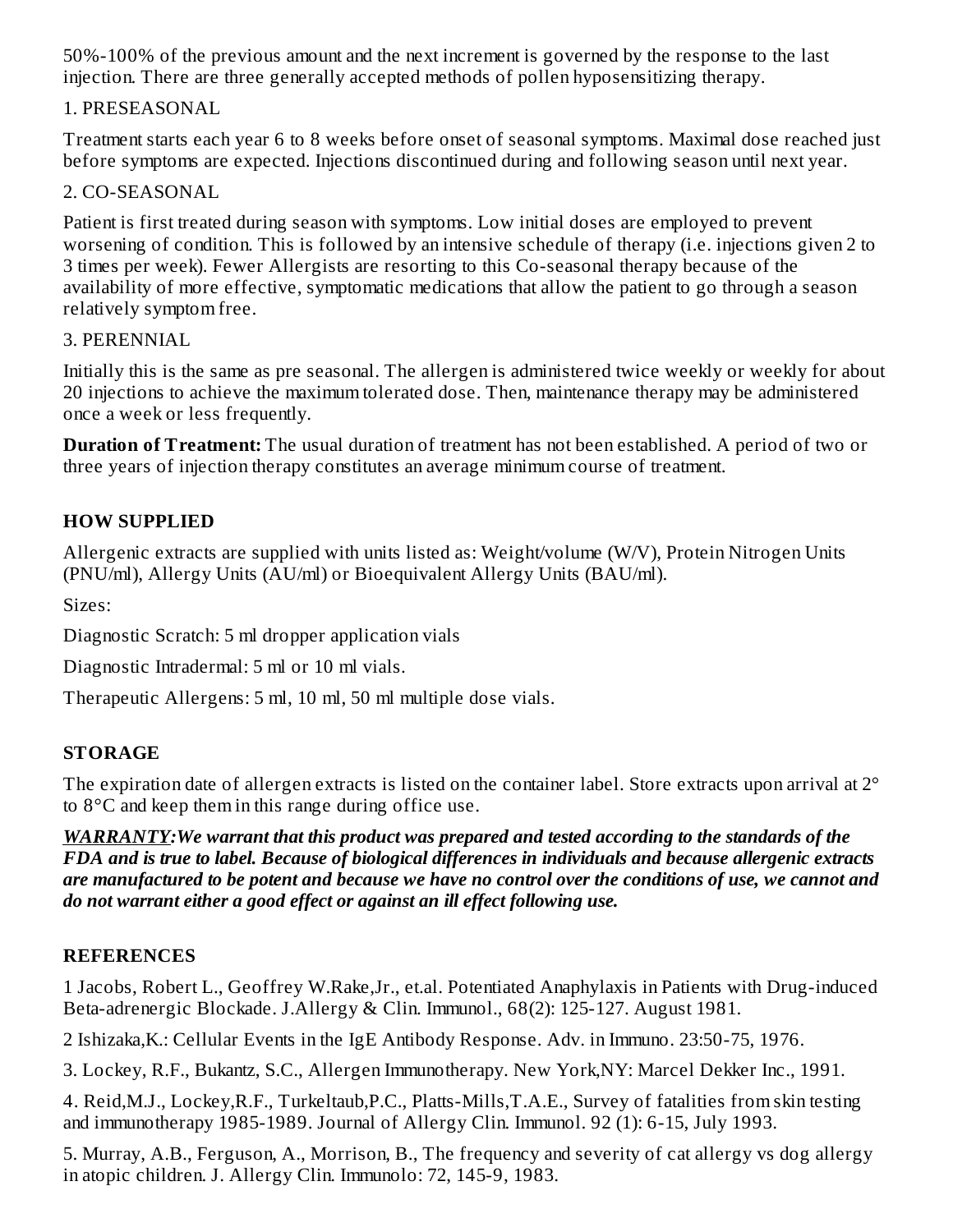## **CONTAINER LABELING**

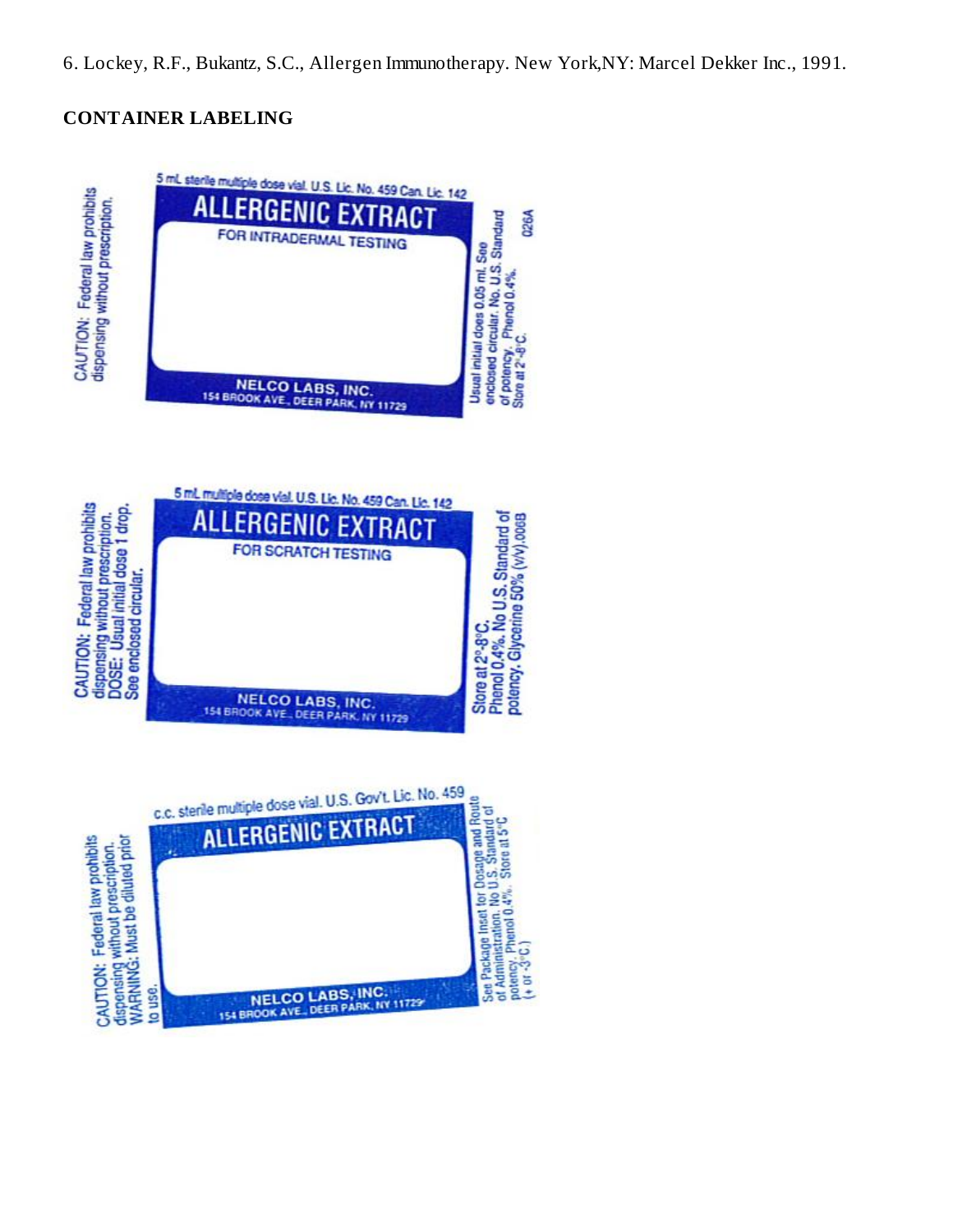



|   | <b>FLAXSEED</b>                         |                                                              |                             |                           |
|---|-----------------------------------------|--------------------------------------------------------------|-----------------------------|---------------------------|
|   | flaxseed injection, solution            |                                                              |                             |                           |
|   |                                         |                                                              |                             |                           |
|   | <b>Product Information</b>              |                                                              |                             |                           |
|   | Product Type                            | HUMAN PRESCRIPTION DRUG                                      | Item Code (Source)          | NDC:36987-2217            |
|   | <b>Route of Administration</b>          | INTRADERMAL, SUBCUTANEOUS                                    |                             |                           |
|   |                                         |                                                              |                             |                           |
|   |                                         |                                                              |                             |                           |
|   | <b>Active Ingredient/Active Moiety</b>  |                                                              |                             |                           |
|   |                                         | <b>Ingredient Name</b>                                       | <b>Basis of Strength</b>    | Strength                  |
|   |                                         | FLAX SEED (UNII: 4110 YT348C) (FLAX SEED - UNII:4110 YT348C) | <b>FLAX SEED</b>            | 20000 [PNU] in 1 mL       |
|   |                                         |                                                              |                             |                           |
|   |                                         |                                                              |                             |                           |
|   | <b>Inactive Ingredients</b>             |                                                              |                             |                           |
|   |                                         | <b>Ingredient Name</b>                                       |                             | Strength                  |
|   | SODIUM CHLORIDE (UNII: 451W47IQ8X)      |                                                              |                             |                           |
|   | SO DIUM BICARBONATE (UNII: 8 MDF5V39QO) |                                                              |                             |                           |
|   | WATER (UNII: 059 QF0 KO0 R)             |                                                              |                             |                           |
|   | PHENOL (UNII: 339 NCG44TV)              |                                                              |                             |                           |
|   | <b>GLYCERIN</b> (UNII: PDC6A3C0OX)      |                                                              |                             |                           |
|   |                                         |                                                              |                             |                           |
|   |                                         |                                                              |                             |                           |
|   | Packaging                               |                                                              |                             |                           |
| # | <b>Item Code</b>                        | <b>Package Description</b>                                   | <b>Marketing Start Date</b> | <b>Marketing End Date</b> |
|   | 1 NDC:36987-2217-1                      | 5 mL in 1 VIAL, MULTI-DOSE                                   |                             |                           |
|   | 2 NDC:36987-2217-2                      | 10 mL in 1 VIAL, MULTI-DOSE                                  |                             |                           |

**3** NDC:36987-2217-3 30 mL in 1 VIAL, MULTI-DOSE **4** NDC:36 9 8 7-2217-4 50 mL in 1 VIAL, MULTI-DOSE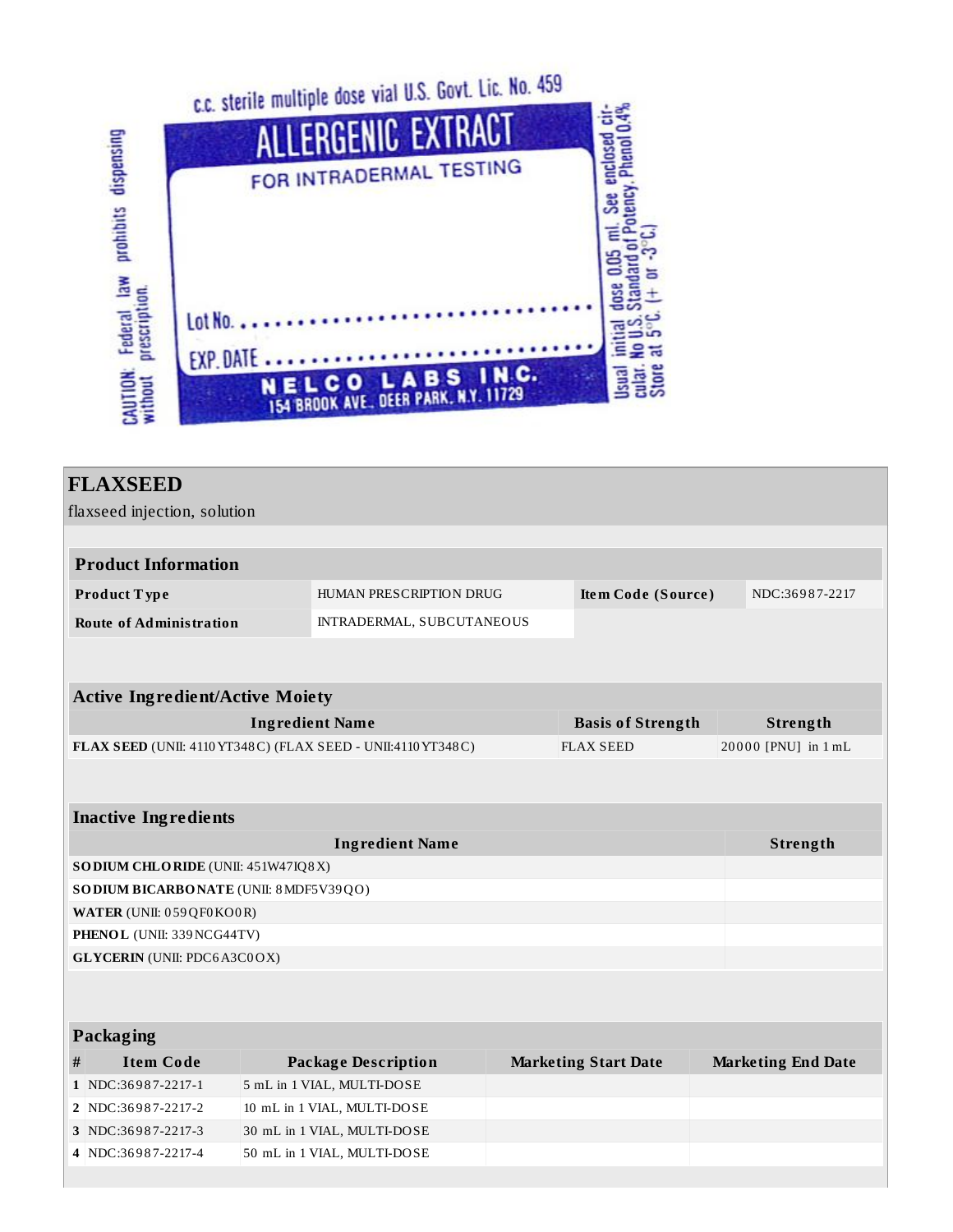| <b>Marketing Information</b>            |           |                                                                          |            |                             |                           |
|-----------------------------------------|-----------|--------------------------------------------------------------------------|------------|-----------------------------|---------------------------|
| <b>Marketing Category</b>               |           | <b>Application Number or Monograph Citation</b>                          |            | <b>Marketing Start Date</b> | <b>Marketing End Date</b> |
| <b>BLA</b>                              | BLA102192 |                                                                          | 08/29/1972 |                             |                           |
|                                         |           |                                                                          |            |                             |                           |
|                                         |           |                                                                          |            |                             |                           |
| <b>JUTE</b>                             |           |                                                                          |            |                             |                           |
| jute injection, solution                |           |                                                                          |            |                             |                           |
|                                         |           |                                                                          |            |                             |                           |
| <b>Product Information</b>              |           |                                                                          |            |                             |                           |
| Product Type                            |           | HUMAN PRESCRIPTION DRUG                                                  |            | Item Code (Source)          | NDC:36987-2249            |
| <b>Route of Administration</b>          |           | INTRADERMAL, SUBCUTANEOUS                                                |            |                             |                           |
|                                         |           |                                                                          |            |                             |                           |
|                                         |           |                                                                          |            |                             |                           |
| <b>Active Ingredient/Active Moiety</b>  |           |                                                                          |            |                             |                           |
|                                         |           | <b>Ingredient Name</b>                                                   |            | <b>Basis of Strength</b>    | Strength                  |
|                                         |           | <b>CORCORUS CAPSULARIS FIBER (UNII: TVA7507S63) (CORCORUS CAPSULARIS</b> |            | <b>CORCORUS</b>             | 20000 [PNU]               |
| FIBER - UNII:TVA75O7S63)                |           |                                                                          |            | <b>CAPSULARIS FIBER</b>     | in $1 mL$                 |
|                                         |           |                                                                          |            |                             |                           |
| <b>Inactive Ingredients</b>             |           |                                                                          |            |                             |                           |
|                                         |           | <b>Ingredient Name</b>                                                   |            |                             | Strength                  |
| SODIUM CHLORIDE (UNII: 451W47IQ8X)      |           |                                                                          |            |                             |                           |
| SO DIUM BICARBONATE (UNII: 8 MDF5V39QO) |           |                                                                          |            |                             |                           |
| WATER (UNII: 059QF0KO0R)                |           |                                                                          |            |                             |                           |
| PHENOL (UNII: 339 NCG44TV)              |           |                                                                          |            |                             |                           |
| <b>GLYCERIN</b> (UNII: PDC6A3C0OX)      |           |                                                                          |            |                             |                           |

## **Packaging**

| Item Code          | <b>Package Description</b>  | <b>Marketing Start Date</b> | <b>Marketing End Date</b> |
|--------------------|-----------------------------|-----------------------------|---------------------------|
| 1 NDC:36987-2249-1 | 5 mL in 1 VIAL, MULTI-DOSE  |                             |                           |
| 2 NDC:36987-2249-2 | 10 mL in 1 VIAL, MULTI-DOSE |                             |                           |
| 3 NDC:36987-2249-3 | 30 mL in 1 VIAL, MULTI-DOSE |                             |                           |
| 4 NDC:36987-2249-4 | 50 mL in 1 VIAL, MULTI-DOSE |                             |                           |

# **Marketing Information**

| <b>Marketing Category</b> | <b>Application Number or Monograph Citation</b> | Marketing Start Date Marketing End Date |  |
|---------------------------|-------------------------------------------------|-----------------------------------------|--|
| <b>BLA</b>                | BLA102192                                       | 08/29/1972                              |  |

| <b>SISAL</b>              |  |
|---------------------------|--|
| sisal injection, solution |  |
|                           |  |